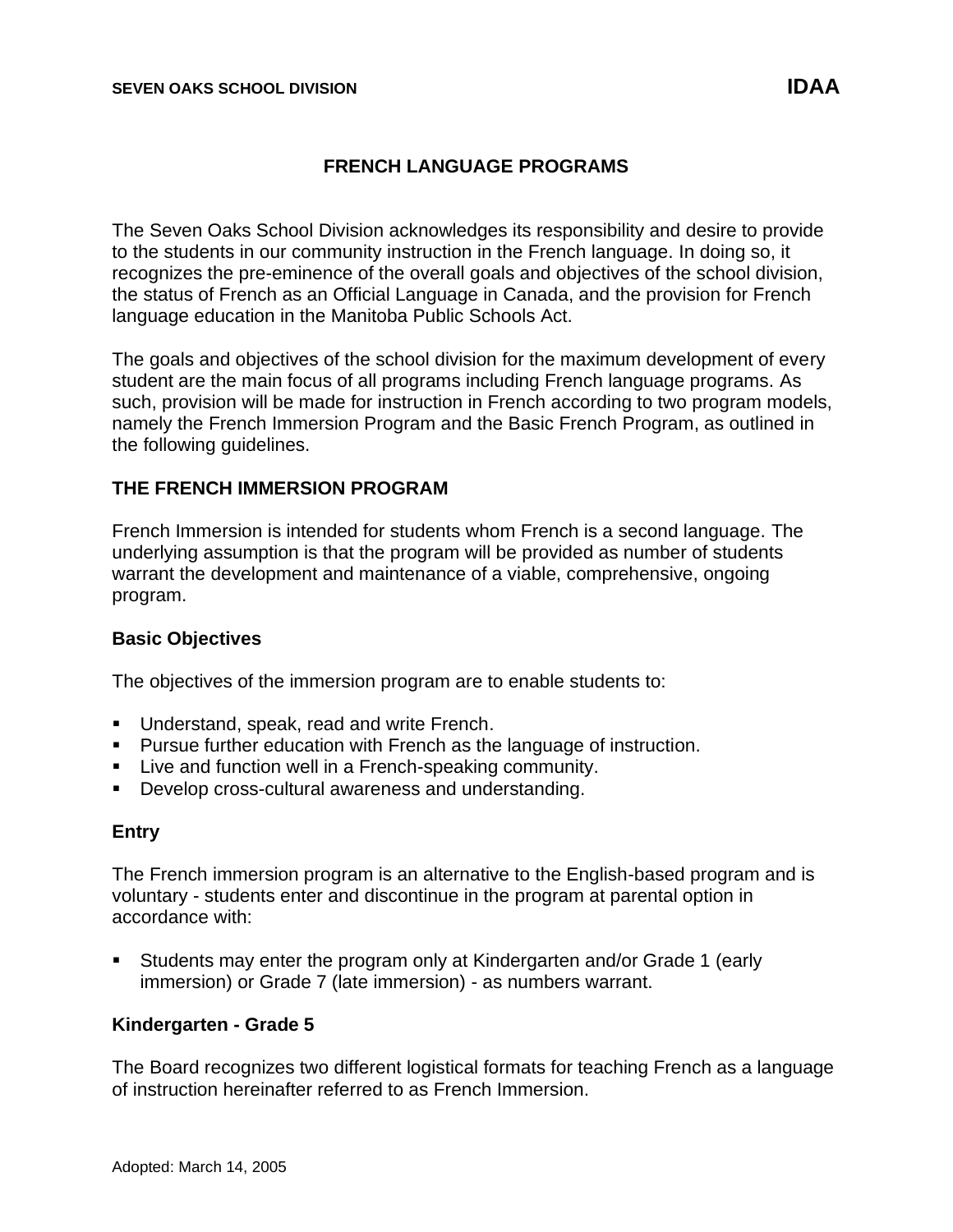## **SEVEN OAKS SCHOOL DIVISION IDAA**

# **FORMAT 1**

The Immersion Centre: This is defined as a school building in which all of the registered children are enrolled in a French Immersion program.

# **FORMAT 2**

The Dual Track School: This is defined as a school in which all children in some classes are registered in a French Immersion Program but that there are other children registered in a full English program also occupying the same school building.

The Seven Oaks School Division Board recognizes both approaches to French Immersion Education as viable and successful formats for the education of children, with neither approach being inherently better or worse than the other.

All instruction other than English Language Arts will be given in French.

# **Grades 6 – S4**

- **•** The program will exist with other programs at locations and in settings which permit the meeting of program objectives.
- A minimum of 50% of instruction will be given in French.

# **THE BASIC PROGRAM**

#### **Basic Objectives**

The Basic French Program is designed to permit and assist students to achieve:

- A basic knowledge of French.
- **The ability to participate/communicate in French conversation.**
- **•** The ability to read standard, non-technical French text with minimal or no aid.
- The ability to resume the study of French later in life.

#### **Entry**

All students other than those in French Immersion will study Basic French in Grades 4 - 8 unless parents, teachers, and administration consider it inadvisable in individual cases; such cases to be determined only after every possible avenue has been exhausted to have the student remain in the program.

# **Grades 4 - 8**

A Basic French instructional allotment of 10% or more of the instructional day is recommended, to engage students in meaningful activities.